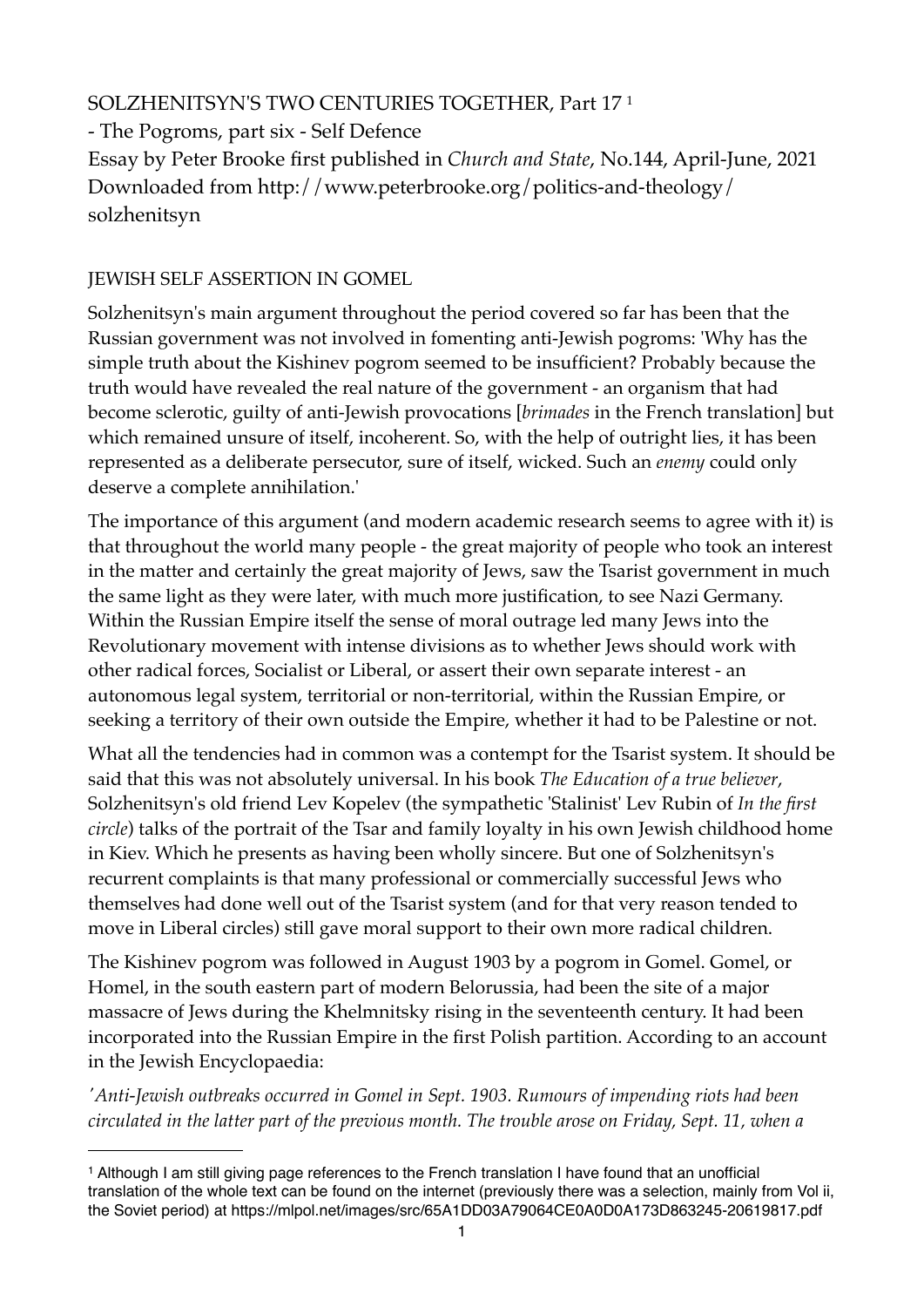*watchman wished to buy from a Jewish woman a barrel of herring worth six roubles for one rouble fifty copecks. In the fight which followed between the Jewish pedlars of the market-place and the Christians who came to the aid of the watchman, one of the Christians was injured and died the same day. The riot was renewed on the following day, and when it had been quelled the town was practically under martial law. Meanwhile a number of anti-Semitic agitators, probably executing the orders of the authorities, inflamed the passions of the mob, exhorting them not to leave their fellow Christians unavenged. On Monday, Sept. 14, about 100 railway employees gathered and began to break the windows and to enter and plunder the houses of the Jews in the poorest quarters of the town, one of which is called "Novaya Amerika" ("New America"). A number of Jews armed and began to defend themselves, but the soldiers prevented them from entering the streets where the plundering was going on, and forced them back to their homes, beating and arresting those who resisted. According to a reliable report, other soldiers and the police looked on in an indifferent way while the mob continued its plundering and committed all kinds of excesses. The shrieks of children could be heard in the streets which the soldiers had blocked against the Jews without; and when some of the Jews tried to force their way down the side-streets, the soldiers fired on them, wounding several among them and killing six. The total number of Jews killed is given as 25; seriously injured, 100; slightly injured, 200. Three hundred and seventy-two Jewish houses and 200 stores were plundered and destroyed.'[2](#page-1-0)*

Solzhenitsyn, basing his account on police reports and on the accounts of the trial, describes it as confrontation between two equally aggressive sides. In March 1903, he says, the Bund had organised celebrations of the assassination of Alexander II. We saw in the article on Kishinev<sup>[3](#page-1-1)</sup> that one of the major effects on Jewish consciousness was shame at the failure to fight back (though we also saw from Steven Zipperstein's account that there had been more resistance on the part of the Jews than was publicly acknowledged at the time). An article by Stefan Wiese quotes 'a leaflet published soon after the pogrom and authored by eminent Jewish writers from Russia, among them Bialik, Simon Dubnov and Ahad Ha'am' as saying:

*'Had we not been deprived of fundamental human rights, had the masses not seen us daily in our humiliation in this country and not felt the hatred and contempt showered upon us from on high, the power of a few agitators would not have been strong enough to lead the masses to robbery and murder in broad daylight. But [...] as the boorish masses see our degradation and hear our shame day in and out - it is only natural that this constant agitation implants a strong belief in the hearts of the rabble that a Jew is not human; that there is no obligation to treat him justly, like other human beings; that his property, his honour, and his very life are disowned, and for spilling his blood no one is held accountable. [...] Do we still intend to remain contented with tears and supplications in the future? It is a disgrace for five million human souls [... ] to stretch their necks to slaughter and cry for help, without as much as attempting to defend their own property, honour and lives. [...] Brothers! The blood of our brethren in Kishinev cries out to us! Shake off the dust and become men! Stop weeping and pleading, stop lifting your hands for mercy to those who hate and exclude you! Look to your own hands for rescue! A permanent organisation is needed in all our* 

<span id="page-1-0"></span><sup>2</sup> Jewish Encyclopedia (1901-1905), Volume 16 p450-451

<span id="page-1-1"></span><sup>3</sup> *Church and State*, No.142, October-December, 2020 and http://www.peterbrooke.org/politics-andtheology/solzhenitsyn/pogroms-4/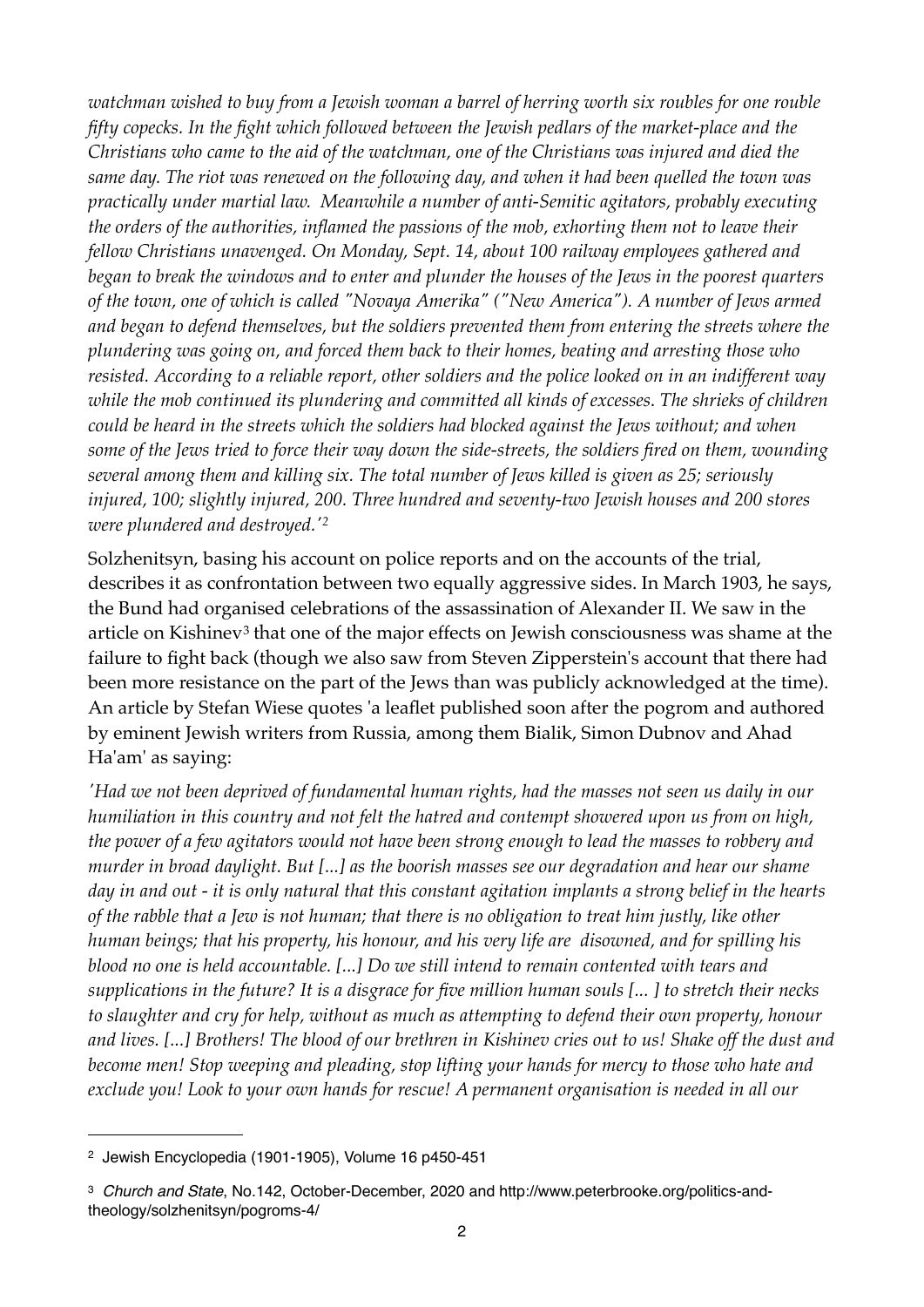*communities, which would be standing guard and prepared to face the enemy at the outset, to quickly gather to the place of riots any men who have the courage to face danger.'*

### He continues:

*'This new development among Jewish intellectuals coincided with another among socialists. Not long before the onset of the new wave of pogroms, various revolutionary parties began to establish their own armed detachments as a defensive measure against the government's apparatus of repression and, in the long run, as a nucleus for a future revolutionary uprising. The Bund, for example, established its first "battle squads" in 1902 and re-designated most of them as self-defence units in 1903. Since Jewish and socialist circles most widely interpreted the pogroms as instigated by the state, there was a great tendency to see the goals of opposition to autocracy, resistance to pogroms and an emotional rehabilitation of Russia's Jews as being congruent.*

*'This was the situation when, after the Kishinev pogrom, a self-defence movement emerged. Young men (and some women) willing to risk their lives joined with experienced political activists providing organisational knowledge and skills, while the more wealthy Jews granted material support. When the next significant pogrom came in September 1903 in the city of Gomel', a well organised self-defence unit was present, and its actions were seen as a major success. It motivated Vladimir I. Zhabotinskii to modify Bialik's then famous words on Kishinev ("the grief is huge but so is the shame"). With regard to Gomel', Zhabotinskii wrote:*

*'"The Jewish street before and after Kishinev is by far not the same [...] The shame of Kishinev was the last shame. Then came Gomel'. Jewish grief was repeated even more merciless than before - but not the shame."'[4](#page-2-0)*

At the trial in October 1904, according to Solzhenitsyn, the Jewish lawyers walked out because Jews (the self-defence groups) were being tried together with the Christians (44 Christians and 36 Jews). Solzhenitsyn also says (p.371) that in Autumn 1903, liberal lawyers had been willing to defend those accused of engaging in the Kishinev pogrom provided they gave evidence that they had received government support; they resigned collectively because the court had refused to arraign the Minister of the Interior, Plehve.

### 1905 - WAR AND REVOLUTION

There was a large increase in Jewish emigration to the US in the years 1904 and 1905. Solzhenitsyn attributes this not to Kishinev or Gomel but to the desire to avoid conscription in the Russo-Japanese war, which began in February 1904 (NS) with the surprise Japanese attack on Port Arthur in China which had been leased to Russia as the only port on the Pacific that the Russians could use all the year round. The war turned on rivalry between the two powers for influence in China and Korea. He quotes the Jewish Encyclopaedia saying that the proportion of Jews in 1902 was 30 and for 1903, 34 for every Christian evading conscription. But he also quotes the Encyclopaedia saying that during the war there were between 20,000 and 30,000 Jews serving together with 3,000 Jewish

<span id="page-2-0"></span><sup>4</sup> Stefan Wiese: "Spit Back with Bullets!" Emotions in Russia's Jewish Pogroms, 1881 — 1905, *Geschichte und Gesellschaft - Gefühle gegen Juden*, October - December 2013, pp. 472-501. Passages quoted, pp. 488-90. Stefan Wiese is (or was, in 2016), Research assistant at the Department of History of Eastern Europe in the Humboldt University of Berlin. The lacunae in his quotations ([...]} are in his original.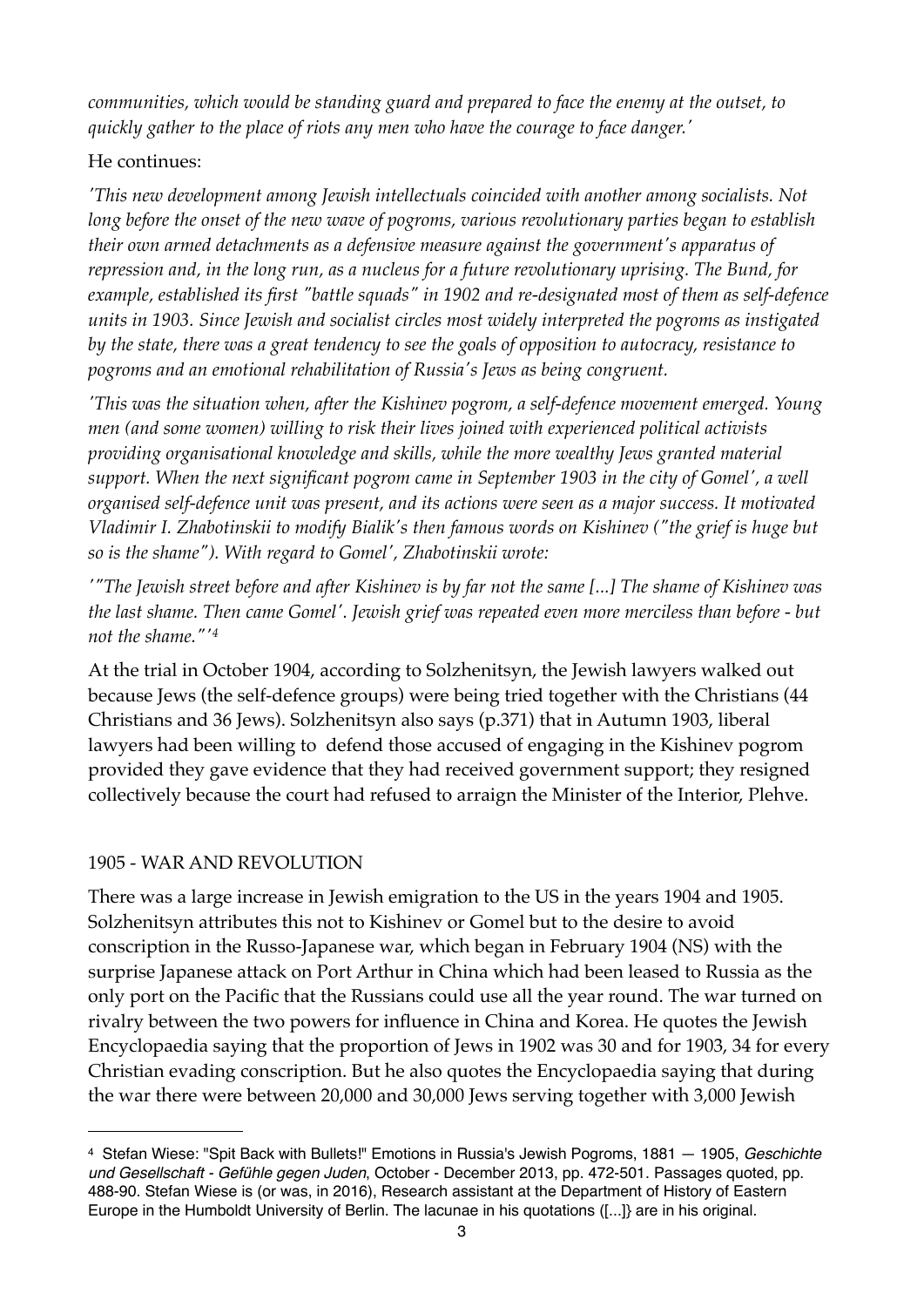doctors and that both the generally anti-semitic journal *Novoe Vremia* and General Denikin paid tribute to the quality of their service (Solzhenitsyn, pp.386-7). Nonetheless the Japanese military effort, and eventual spectacular victory, were rendered possible by a huge loan - \$200 million - from the American Jewish banker Jacon Schiff. Schiff also used his very considerable influence to prevent any American loans going to Tsarist Russia. Assuming that his intention was to improve the conditions of Jews in Russia it doesn't strike me as a good way of going about it.

In his account of the 1905 revolution and the events surrounding it, Solzhenitsyn lays great stress on the role of the Jews, in this case acting in support of the general revolutionary cause rather than a specifically Jewish interest. Notable examples include Grigori Gershuni and Mikhail Gots, who feature among the founders of the Social Revolutionary Party. Gershuni in particular was active, together with Mikhail's brother Abram Gots, in the Party's 'Combat Organisation', responsible for a number of important assassinations including, in 1904, Vyacheslav von Plehve, accused of being behind the Kishinev pogrom, and in 1905, Grand Duke Sergei Alexandrovich who, as Governor of Moscow had been responsible for the mass expulsion of Jewish artisans in 1901.[5](#page-3-0) Gershuni was arrested in 1904 and replaced as head of the Combat organisation by Yevno Azef, also Jewish, later revealed as having been a police informer and agent provocateur.

Frankel (whose concern is mainly with specifically Jewish politics rather than Jews involved in general revolutionary politics) mentions Gershuni in passing as one of an array of revolutionaries who visited the Jewish community in New York in 1906 raising money for a variety of causes. He quotes the Jewish Socialist leader Moyshe Baranov, writing in January 1906:

*'Never has one danced in the Russian colony in New York as during this last year. One danced for the Bund; one danced for the free-thinking Socialist-Revolutionaries; and one even danced for the scientific Social Democrats. One danced for the Jewish widows and orphans in Odessa, for the revolutionary sailors in Sebastopol, for the Latvian socialists and the Polish socialists ... The more they went on strike and went hungry in Europe, the more one danced in New York. The more the shooting over there, the more the quailles danced over here.'[6](#page-3-1)*

In particular, Solzhenitsyn (p.396) draws attention to the interesting case of Pinchas/Pyotr Rutenberg.

The starting point for the 1905 revolution is generally seen as 'Bloody Sunday' on the 9th (20th) January, when troops fired into a crowd of workers and peasants advancing on the Winter Palace in St Petersburg. The crowd was led by an Orthodox priest, Father Georgiy Gapon, and was carrying icons and portraits of the Tsar. It was, in appearance at least, anything but revolutionary.

<span id="page-3-0"></span><sup>5</sup> After the assassination, his wife Elizabeth - like her sister the Tsarina Alexandra, a grand daughter of Queen Victoria - became a nun and founded an order which, unusually for Orthodox monks and nuns, was devoted to good works among the poor. She was killed by the Cheka in 1918 and is recognised by the Orthodox Church as a saint and martyr.

<span id="page-3-1"></span><sup>6</sup> Jonathan Frankel: *Prophecy and politics - Socialism, Nationalism and the Russian Jews, 1862-1917*, Cambridge University Press, 1984 (first published 1981), p.492.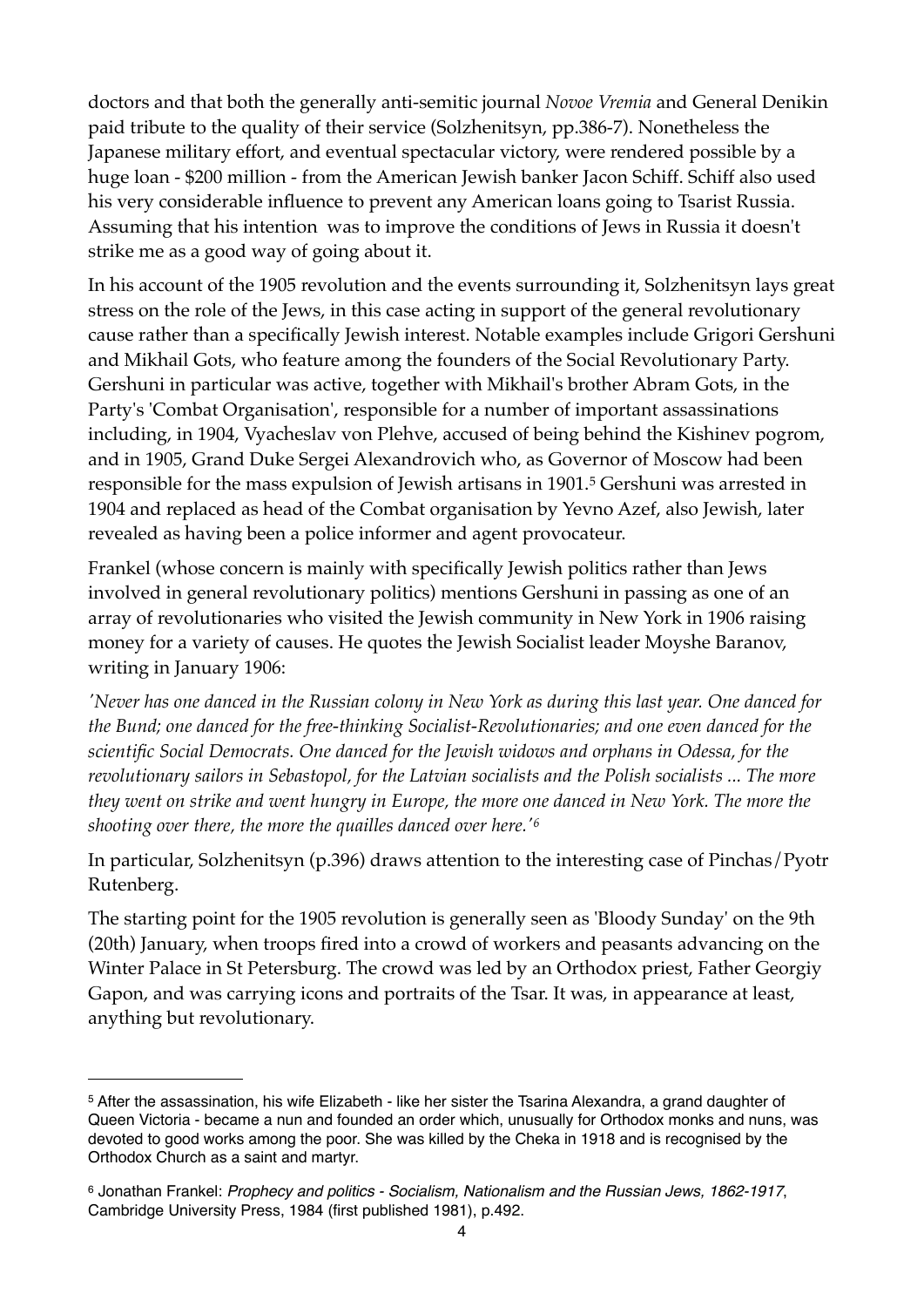Gapon had been the founder in 1904 of the 'Assembly of Russian Factory and Plant Workers.' This was one of the 'police unions' set up following an initiative of S.V.Zubatov, Chief of the Moscow Okhrana (political police), with the intention of emphasising purely economic rather than political demands. Zubatov had been appointed head of the whole Okhrana in August 1902 but was dismissed by the Interior Minister, Plehve, after the contradictions between the police and the police union were drawn to breaking point by a general strike in Odessa in 1903. However, Plehve continued to experiment with officially recognised unions. To give the account by Richard Pipes:

*'One of the post- Zubatov unions which he authorised was led by a priest, Father George Gapon. The son of a Ukrainian peasant, Gapon was a charismatic figure who genuinely identified with the workers and their grievances. He was inspired by Leo Tolstoy and agreed to cooperate with the authorities only after considerable hesitation. With the blessing of the governor-general of the capital, I. A. Fullon, he founded the Assembly of Russian Factory and Plant Workers to work for the moral and cultural uplifting of the working class. (He stressed religion rather than economic issues and admitted only Christians.) Plehve approved Gapon's union in February 1904. It enjoyed great popularity and opened branches in different quarters of the city: toward the end of 1904, it was said to have 11,000 members and 8,000 associates, which overshadowed the St. Petersburg Social-Democratic organisation, numerically insignificant to begin with and composed almost entirely of students. The police watched Gapon's activities with mixed feelings, for as his organisation prospered he displayed worrisome signs of independence, to the point of attempting, without authorisation, to open branches in Moscow and Kiev. It is difficult to tell what was on Gapon's mind, but there is no reason to regard him as a "police agent" in the ordinary meaning of the term - that is, a man who betrayed associates for money -because he indubitably sympathised with his workers and identified with their aspirations. Unlike the ordinary agent provocateur, he also did not conceal his connections with the authorities: Governor Fullon openly participated in some of his functions. Indeed, by late 1904 it was difficult to tell whether the police were using Gapon or Gapon the police, for by that time he had become the most outstanding labor leader in Russia.'*[7](#page-4-0)

The period prior to 1905 saw intense activity on the part of the 'Union of Liberation' whose main activity in Russia consisted of a series of 'banquets' in which toasts were proposed demanding constitutional reform, following the example of the revolutionaries in France (and Britain) in the late eighteenth century. This was the movement that later in 1905 gave birth to the Constitutional Democratic Party - the 'Cadets'. Dismissed by the Social Democrats as 'bourgeois', its leading theorist, Peter Struve, had previously been responsible for the first programme of the Russian Social Democratic movement and the Liberation movement was closely allied with the Social Revolutionaries. If we follow Pipes's account it was this movement that provided the main political impetus through most of the events of 1905.

It also attracted the support of many Jews. Quoting Solzhenitsyn (pp.387-8) 'Like all the Russian liberals they showed themselves to be "defeatists" during the war with Japan. Like them they applauded the "execution" of the ministers Bogolepov, Sipiagin, Plehve.' It was

<span id="page-4-0"></span><sup>7</sup> Richard Pipes: *The Russian Revolution, 1899-1919*, Fontana Press, 1992 (first published 1990), p.22.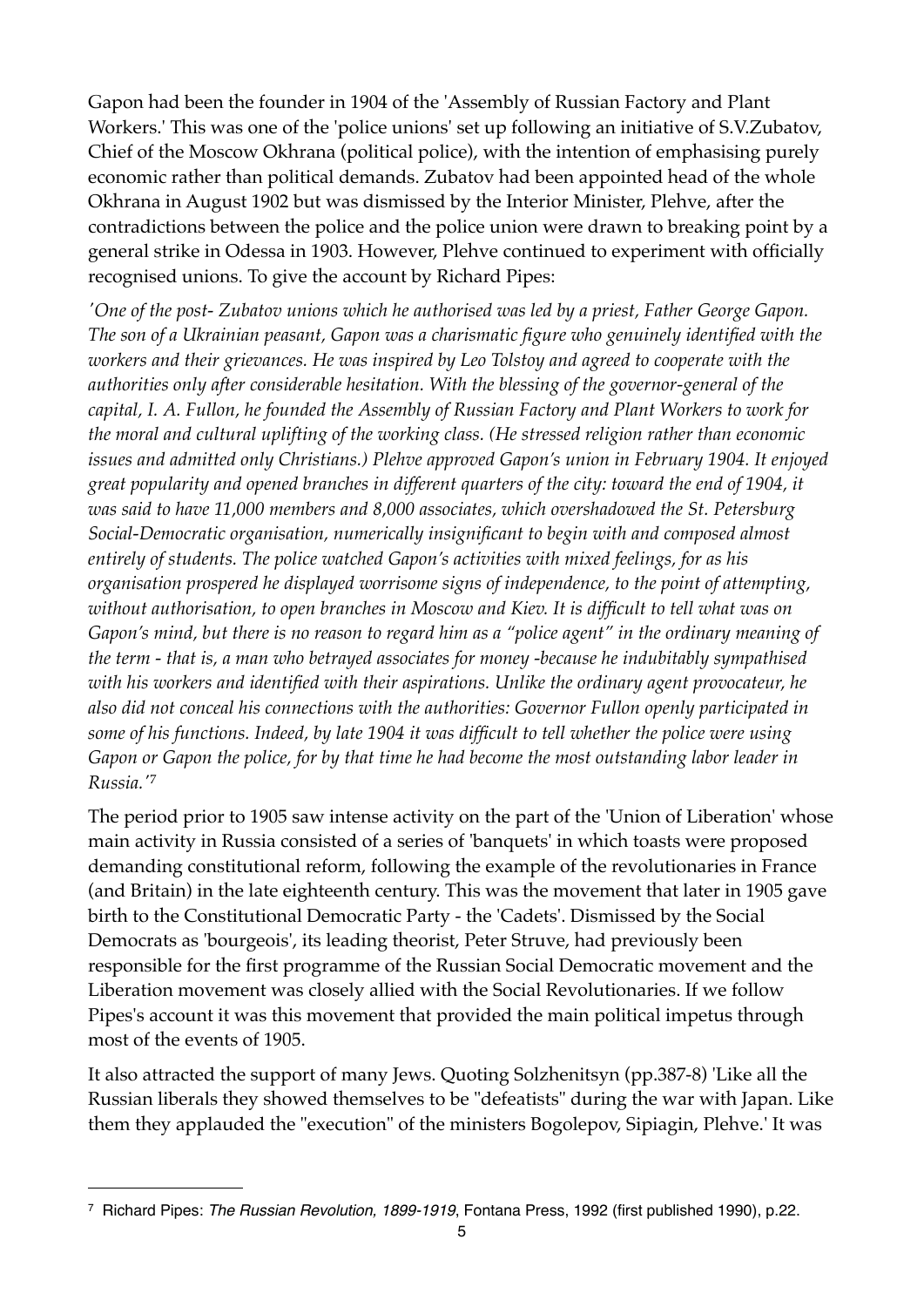in this context that the 'Society for the attainment of full civil rights for the Jewish people' was formed and its demands became a central feature of the Cadet platform.

Pipes quotes Gapon's own account of his involvement with the Liberation Movement:

*'Meanwhile, the great conference of the Zemstvos took place in November, and was followed by the petition of Russian barristers for a grant of law and liberty. I could not but feel that the day when freedom would be wrested from the hands of our old oppressors would be near, and at the same time I was terribly afraid that, for lack of support on the side of the masses, the effort might fail. I had a meeting with several intellectual Liberals, and asked their opinion as to what the workmen could do to help the liberation movement. They advised me that we also should draft a petition and present it*  to the Government. But I did not think that such a petition would be of much value unless it were *accompanied by a large industrial strike.'*

### Pipes continues:

*'Gapon's testimony leaves no doubt that the worker petition that led to Bloody Sunday was conceived by his advisers from the Liberation Movement as part of the campaign of banquets and professional gatherings. At the end of November, Gapon agreed to introduce into his Assembly the resolutions of the Zemstvo Congress and to distribute to its members publications of the Union of Liberation.*

*'The opportunity for a major strike presented itself on December 20, 1904 with the dismissal of four workers belonging to his Assembly by Putilov, the largest industrial enterprise in the capital. Because the Putilov management had recently founded a rival union, the workers viewed the dismissals as an assault on their Assembly and went on strike. Other factories struck in sympathy. On January 7, an estimated 82,000 workers were out; the following day, their number grew to 120,000. By then, St. Petersburg was without electricity and newspapers; all public places were closed.*

*'Imitating the banquet campaign, Gapon on January 6 scheduled for Sunday, January 9, a worker procession to the Winter Palace to present the Tsar with a petition. As was the case with all the documents drafted by or with the assistance of the Union of Liberation, the petition generalised and politicised specific and unpolitical grievances, claiming that there could be no improvement in the condition of the workers unless the political system was radically changed. Written in a stilted language meant to imitate worker speech, it called for a Constituent Assembly and made other demands taken from the programme of the Union of Liberation. Gapon sent copies of the petition to high officials. Preparations for the demonstration went ahead despite the opposition of the socialists.'* (pp.22-4)

### PYOTR/PINCHAS RUTENBERG - SOCIAL REVOLUTIONARY AND PIONEER OF THE ELECTRIFICATION OF PALESTINE/ISRAEL

What Pipes doesn't mention is that, marching at Gapon's side, was the Social Revolutionary Pyotr Rutenberg who, after his student days, had become a worker in the Putilov works. According to Solzhenitsyn (p.396): 'In 1905 he trained groups of fighters in Petersburg and furnished them with arms. Inspirer of Gapon, he was at his side on the 9th January, 1905.'. More detail is given in an article on the Tel Aviv street name website, based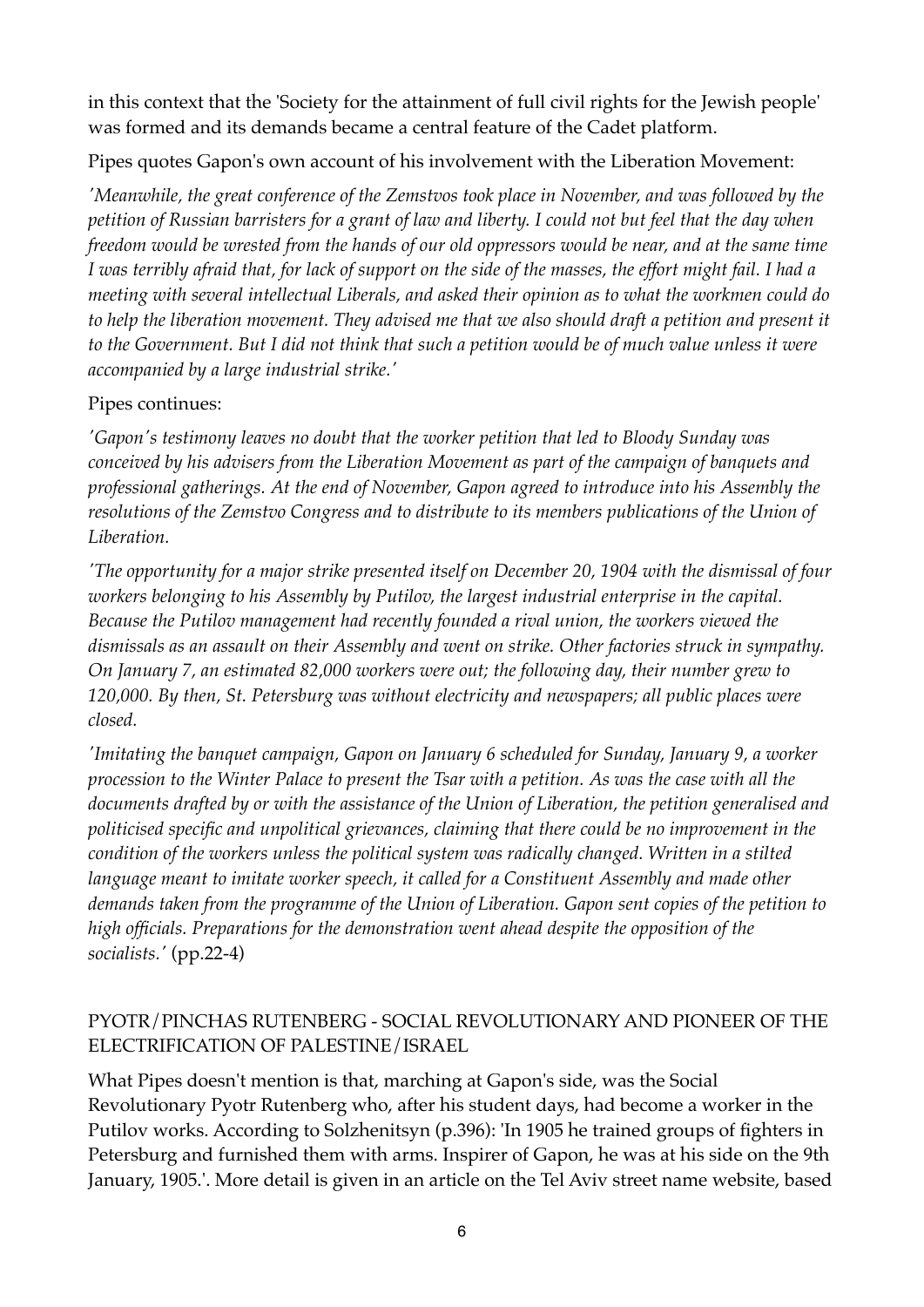on research by Tel Aviv University Professor Matityahu Mintz (presumably translated rather awkwardly from an original in Hebrew)<sup>8</sup>:

*'Rutenberg heard from the workers at the Putilov factory about the intention to hold a mass march headed by Father Gapon. The march was supposed to march toward the Winter Palace to present a petition to Tzar Nicholas II of Russia. This demonstration took place in January and was called "Bloody Sunday". It marked the beginning of the revolution of 1905. Rutenberg reported the plan to his party leaders and they ordered him to take part in the demonstration and supervise its actions. He was an activist and also engaged in political assassinations, so he knew a thing or two about organising and demonstrating. He tried to persuade Father Gapon and his men to equip themselves with weapons and prepare escape routes ... Gapon never imagined that the revered ruler would shoot his soldiers / loyal sons. Of course, the naïve predictions did not materialise, and the soldiers fired at the unarmed crowd. The only one who did not lose his temper was Rutenberg. Having been ordered to follow Gapon. Rutenberg convinced Gapon to quickly cut his hair and shave his beard, and dress in ordinary clothes. Rutenberg then transferred the wanted priest by the authorities from one apartment to another until they hid him in the apartment of his best friend, the writer Maxim Gorky.*

*'On the orders of his party leaders, Rutenberg smuggled the priest out of Russia and accompanied him on his tours of European cities. The arrival of Gapon aroused great excitement with the leaders of the various camps of the Russian revolutionary movement. He became a sought-after guest in the home of Vladimir Ilyich Lenin and Krupskaya, as well as in the home of Plekhanov, the father of Russian Marxism. Rutenberg even brought him to Paris where he met Georges Clemenceau and Jean Jaures. As a faithful, conservative, and monarchist cleric, he did not find a common language with the radical revolutionaries. The only one with whom he had created a friendship with, was Rutenberg, whose status in the party because of his connections with him had been upgraded. In the meantime, the revolution in Russia gained momentum and Gapon missed his homeland and its workers rising on barricades. Rumours circulated* [sic. circulating? - PB] *in Russia about his hedonistic way of life, his visits to the casino and his contacts with women caused him to seek to purify his name again. He applied for a return and his request was accepted.'*

In 1906, however, after his return, Gapon was accused in Social Revolutionary circles of being a police agent and Rutenberg was instrumental in his execution. Since Azef, who really was a police informer, was involved in the accusation the whole affair is very murky.

Rutenberg's subsequent career is interesting. Apparently upset by his role in Gapon's murder, he took refuge in Italy, where he became friendly with the still Socialist Benito Mussolini. There, according to Mintz, 'he began to remember his Jewishness. Along with the understanding that the revolution would not, as many Jews believed, defeat antisemitism and the atmosphere of national awakening that enveloped everything, made him "return to his people."' (Grammar as in original).

During the First World War he took up the idea of a Jewish Legion formed in support of the British 'liberation' of Palestine - an idea mainly associated with Jabotinsky, but Mintz felt Rutenberg's role had been underestimated. Mintz also argues that he continued his

<span id="page-6-0"></span><sup>8</sup> https://www.en.tlvstreets.com/Pinchas-Rutenberg.html. Mintz, a Polish Jew who escaped to Israel in 1941, died in 2016.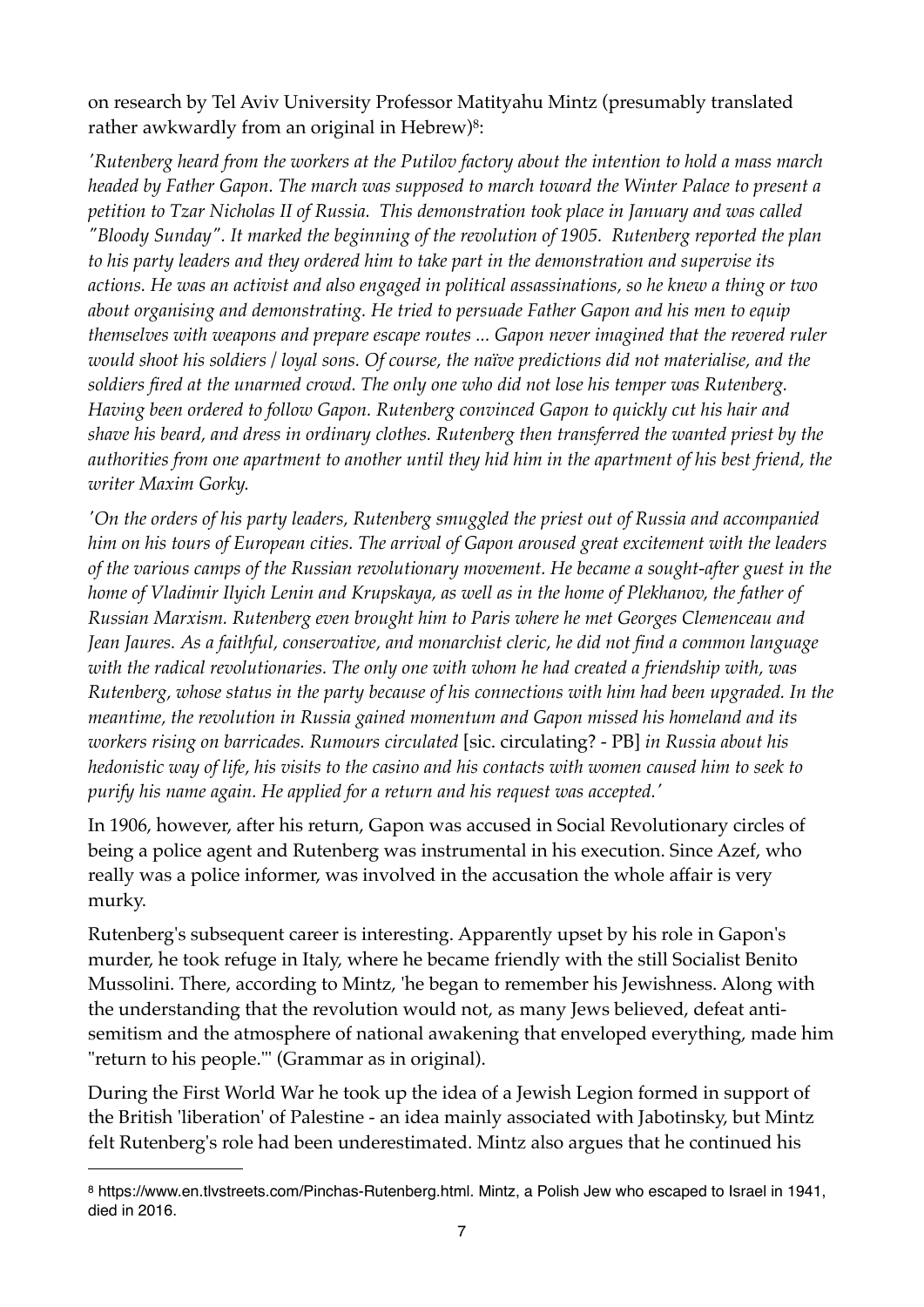allegiance to the Russian Social Revolutionary cause: 'The evidence of maintaining the connection and preference for the interests of the party will be its [sic. his?] rapid and smooth integration in the future at the top of the government during the Kerensky Social Revolutionary period.' Kerensky appointed him deputy governor of Petrograd 'where he took a hard hand against opponents of the regime. It was reported that he had proposed to arrest and hang the Bolshevik leaders, Lenin and Trotsky, but the liberal and hesitant Kerensky refused.' He was one of the last to hold out against the Bolshevik coup in the siege of the Winter Palace. After a period of imprisonment he escaped Russia and turned up at the Versailles Peace Conference where he met 'his great friend Nahman Syrkin' (who is discussed in the last article in this series) in arguing for a recognition of Jewish national rights.

Subsequently, in Palestine, he introduced electricity to the country through the 'Jaffa Electric Corporation' (1921) which became the 'Palestine Electric Corporation Ltd' in 1923 (and the 'Israel Electric Corporation' in 1961). Solzhenitsyn, with his Zionist sympathies, approves: 'In 1919 he emigrated to Israel where he distinguished himself in the electrification of the country. There he showed that he was capable of building; but in the days of his youth in Russia, he was far from any work of engineering, he was a destroyer!'. He was one of the founders of the Hagannah and, with a well established strong man reputation, became leader of the Jewish National Council in the crises of 1929 and 1939.

### SELF DEFENCE - THE BUND AND THE ZHITOMIR POGROM

Solzhenitsyn (pp.400-401) tells us that the Bund played a central role in the events following Bloody Sunday:

*'The Bund immediately published a proclamation ("with around 200,000 copies"): "The revolution has begun. It has taken fire in the capital, its flames will cover the the whole country ... To arms! Seize the armouries by force and take hold of all the weapons ... Let every street become a battlefield."*

*'According to the* Red Chronicle[9](#page-7-0) *account of the beginnings of the Soviet régime, "the events of the 9th January in Petersburg struck a chord with the heart of the Jewish workers movement: they were followed by mass demonstrations of the Jewish proletariat throughout the Zone of Residence. These were led by the Bund." To ensure mass participation in these demonstrations, detachments from the Bund visited workshops, factories, installations and even the homes of workers calling on them to stop work; they used force to empty boilers of their steam, tore out drive belts; they threatened the owners of the enterprises, here and there shots were fired, in Vitebsk one of them had sulphuric acid thrown at him. It wasn't "a spontaneous mass demonstration but a carefully prepared and organised action." N. Buchbinder regrets, however, that "almost everywhere the strikes were followed only by the Jewish workers… In a whole series of towns the Russian workers put up a strong resistance to the attempts to stop factories and plants." There were week-long strikes in* 

<span id="page-7-0"></span><sup>9</sup> According to the Great Soviet Encyclopaedia (3rd ed, 1970-9), The Red Chronicle (Krasnaia letopis') was 'a historical journal of the Petrograd (later Leningrad) Institute of Party History ... Krasnaia Letopis' was published from 1922 to 1934 and from 1936 to 1937. The journal published memoirs and articles on the history of the Bolshevik Party and of the Great October Socialist Revolution, devoting its main attention to the history of the Leningrad party organisation and the history of Leningrad's factories and plants.'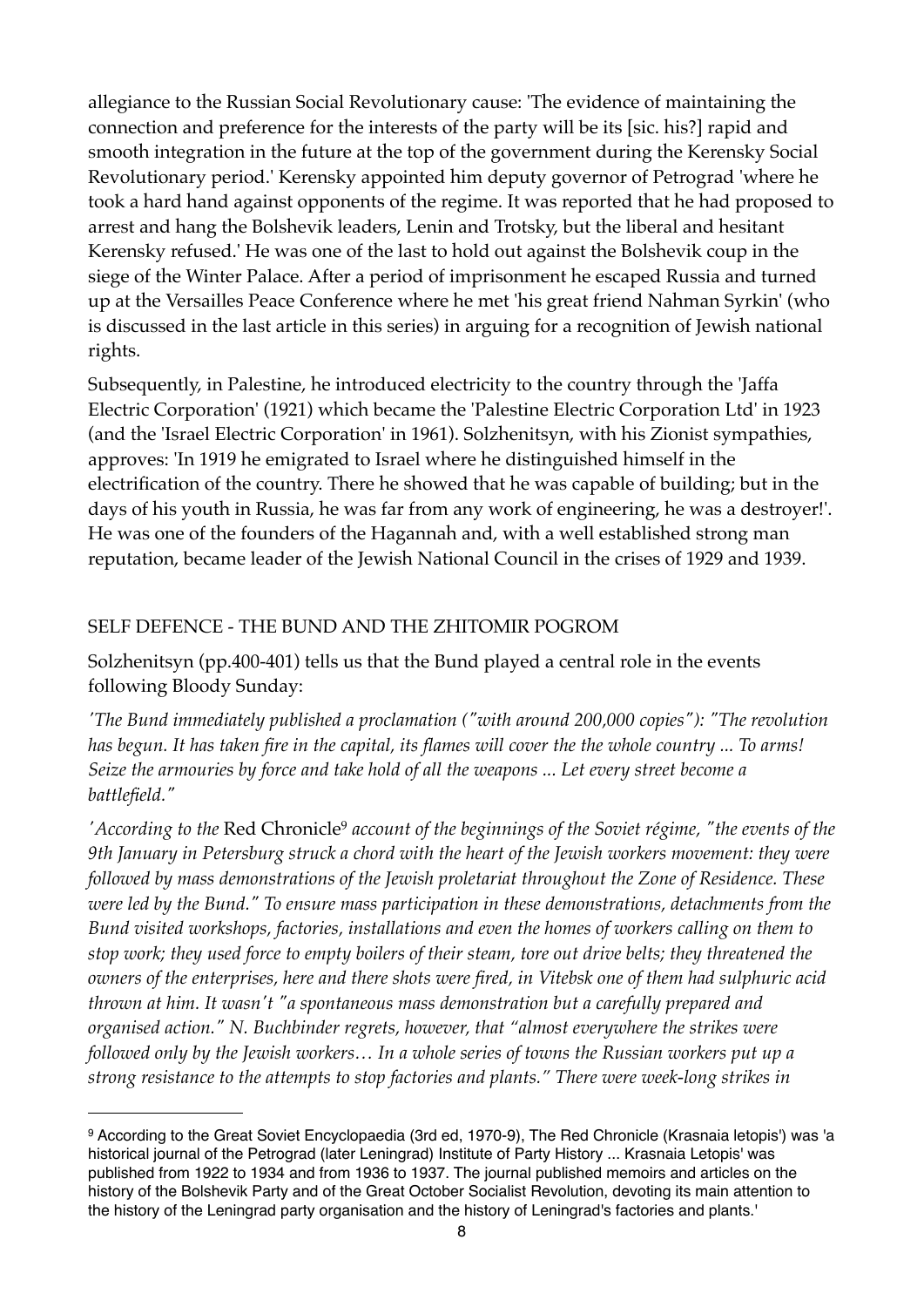*Vilnius, Minsk, Gomel, Riga, of two weeks in Libava. The police had to intervene, naturally, and in several cities the Bund constituted "armed detachments to combat police terror." In Krinki (the province of Grodno), the strikers shot at the police, interrupted telegraphic communications, and for two days all the power was in the hands of the strike committee. "The fact that workers, and among them a majority of Jews, had thus been able to hold power from the beginning of 1905, was very significant of what this revolution was, and gave rise to many hopes." It is no less true that the Bund's important participation in these actions "might lead one to believe that discontent was above all the doing of the Jews, while the other nationalities were not as revolutionary as all that."*

The last quotation comes from Semyon Dimanstein, an Old Bolshevik active in Vilnius in 1904 in opposition to the Bund, appointed head in 1918 of the Commissariat for Jewish National Affairs, and a supporter of the Jewish Autonomous Oblast in the Russian Far East (Birobidzhan). Executed in 1938. The Bund, it should be said, are barely mentioned in the 840 odd pages of Pipes's book.

Solzhenitsyn goes on to talk about the pogrom which occurred in April 1905 in Zhitomir, quoting Dimanstein as saying: 'It wasn't a pogrom but a fight against the forces of the counter revolution.' Stefan Wiese, whom I quoted earlier on Jewish determination to fight back against violence and insults, has an account of the events in Zhitomir which partly confirms Solzhenitsyn's view, but only partly. One is left with the impression of two different confrontations, one of which could be described as a confrontation between two equally aggressive parties, but the other is more like an old fashioned nineteenth century pogrom.

Zhitomir is situated to the West of Kiev, on the main road between Kiev and Brest. Jews constituted about a third of the population. The Christian population was divided almost equally between Catholic and Orthodox. There was a Catholic cathedral. The fact that modern Zhitomir has at least three Orthodox churches claiming to be 'cathedrals' - one attached to the Moscow patriarchate, one to the Kyiv patriarchate and a third I think attached to the older Ukrainian Autonomous Orthodox Church - suggests, together with its situation to the West, that there is a strong sense of Ukrainian national identity. So the rumour that Jewish self defence groups were using a portrait of the Tsar for target practice may not have been quite as offensive to the sensibilities of the Orthodox population as Solzhenitsyn thinks it should have been. Nonetheless the fact that Jews were retiring to the woods to train in the use of firearms was worrying enough in itself.

The inspiration for the development of self defence groups was Gomel, seen as the beginning of the reassertion of Jewish pride. According to Wiese:

*'Large swathes of the local Jewry supported the foundation of a self-defence unit in Zhitomir. But organising the illegal battle-squads, obtaining firearms and establishing conspiratorial commandostructures was impossible without the resources of local socialist networks. In Zhitomir, the main players were the SR and the Bund [...] It must also be acknowledged that a conflict of interest existed between the majority of the Jewish population, that strove to prevent or minimise violence, and the agenda of revolutionary parties which, by their very nature, thrived through the destabilisation and discrediting of state order.*

*'This conflict inspired the battle-squad units of Zhitomir from the point of their first public action, which occurred during demonstrations against "Bloody Sunday" in January 1905. On 15 January,*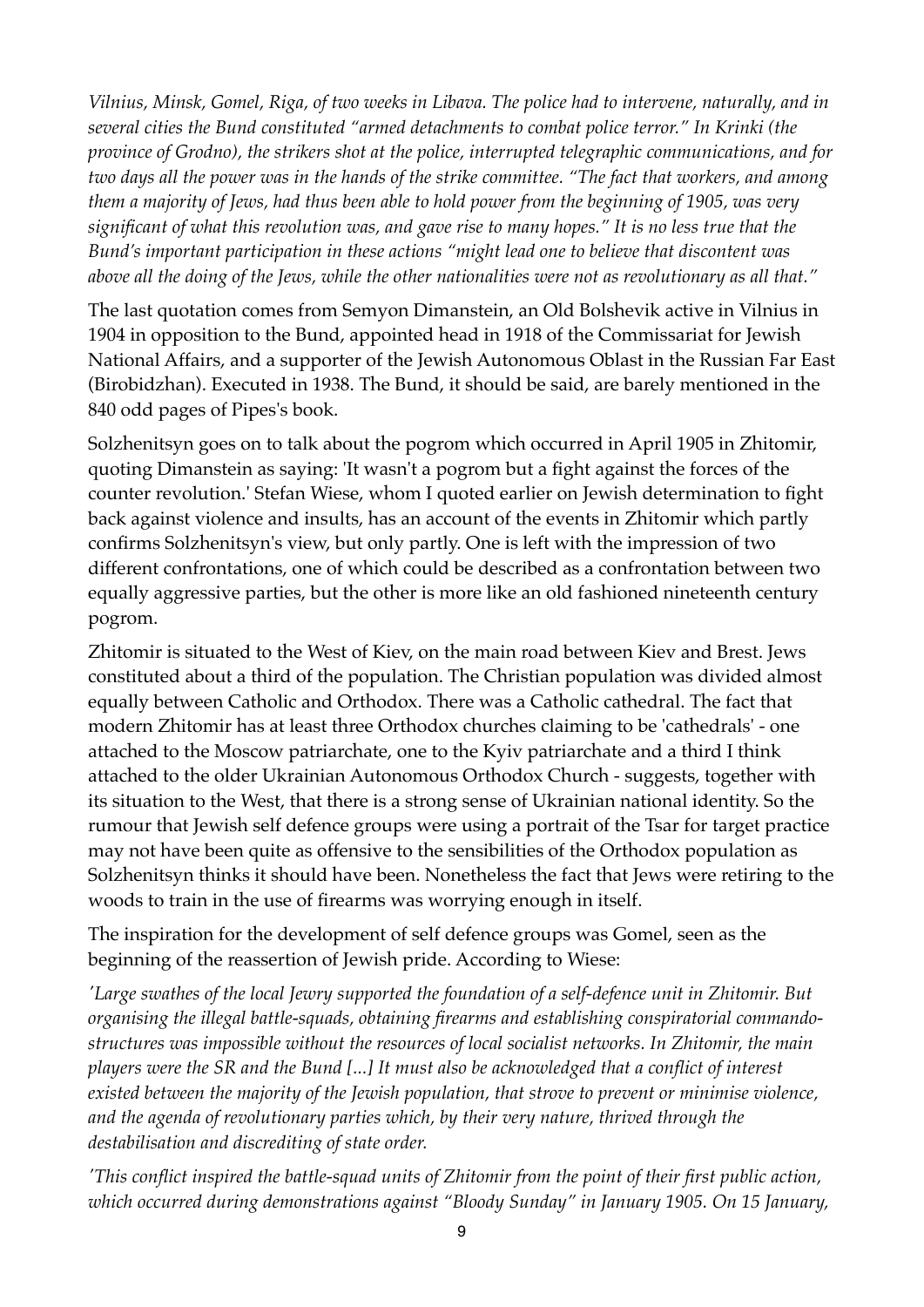*they participated in a rally, accompanying their revolutionary songs and slogans with revolver shots. Then, from 25 to 26 January, local socialists planned to impose a general strike on the city. Groups armed with knives and revolvers threatened those employers who were unwilling to close their shops down; some additionally had their windows smashed.'*

As a result, despite the opposition of older Jews, 'The message of the revolutionary selfdefense was thus construed by large parts of the non-Jewish population as ethnic, not social or political opposition.'

In addition, as a result of the new Jewish self assertiveness there were 'repeated gentile complaints about Jews jamming the sidewalks and unwilling to give way to passers-by. Some of them were, allegedly, even insulted and attacked by young men out of a Jewish crowd. Consequently, "people in the city began to say: The Jew is revolting, the Jews must be curbed."' The quote is from a letter sent by the Attorney of the Zhitomir regional court to the Minister of Justice.

#### Ziev continues:

*'It was the self-defence itself that added one more disquieting ingredient to the already delicate situation in the city, as its leadership began to convene secret meetings for the purpose of military practice and political agitation. For conspiratorial reasons, they usually took place in the forests outside the city; but here they could not pass unnoticed by local peasants. In the villages, news spread about hundreds of Jews, who practiced shooting at a portrait of the Tsar. While contemporary press accounts depicted the latter as a mere myth, an investigation by the deputy Director of the Police Department produced considerable if not definite evidence to suggest that the gunshots at the Emperor's portrait had in fact occurred. For instance, on 13 April 1905, a self-defence meeting close to the village of Psyshche with speeches and shooting practice dispersed into small groups. One of them headed for the village crossing a sown field and was attacked by local peasants. Despite having defended themselves with firearms, one Jew was seriously wounded, while the peasants were left unharmed.*

*'News about the shooting of the Tsar's portrait spread rapidly in Zhitomir and its surroundings, and so did the idea that Jews might seek vengeance for their defeat near Psyshche. Peasants began to guard their houses at night fearing Jewish attacks or arson. In more general terms, the very emergence of the self-defence was interpreted as a threat, because rumour had it that "the Jews intend to retaliate against the Christians for the pogroms of Kishinev and Gomel." As Easter approached, it was even said that the Jews planned to blow up the (Orthodox or Catholic, by different versions) cathedral and to "massacre the Christians." In the mind of the populace, thus was the message of active self-defence mingled with current fears of terrorist attacks and prevalent understandings of reciprocal violence. Hence, large parts of the gentile population expected a major outbreak of violence as much as did the Jews, but with the inverted role of prospective victim and perpetrator.'*

Trouble was expected at Easter and the governor had ordered a massive increase in military and police patrols but the actual confrontation began on St Georges Day, when a group of Jews out on a boating trip were stoned by a group of peasants enjoying a picnic on the bank. This produced a standoff the following day on the Cathedral Square 'between a group of some seventy "tidily dressed Christian workers" that occupied the one side, and a number of Jews on the other'. In the middle of this news spread of the assassination of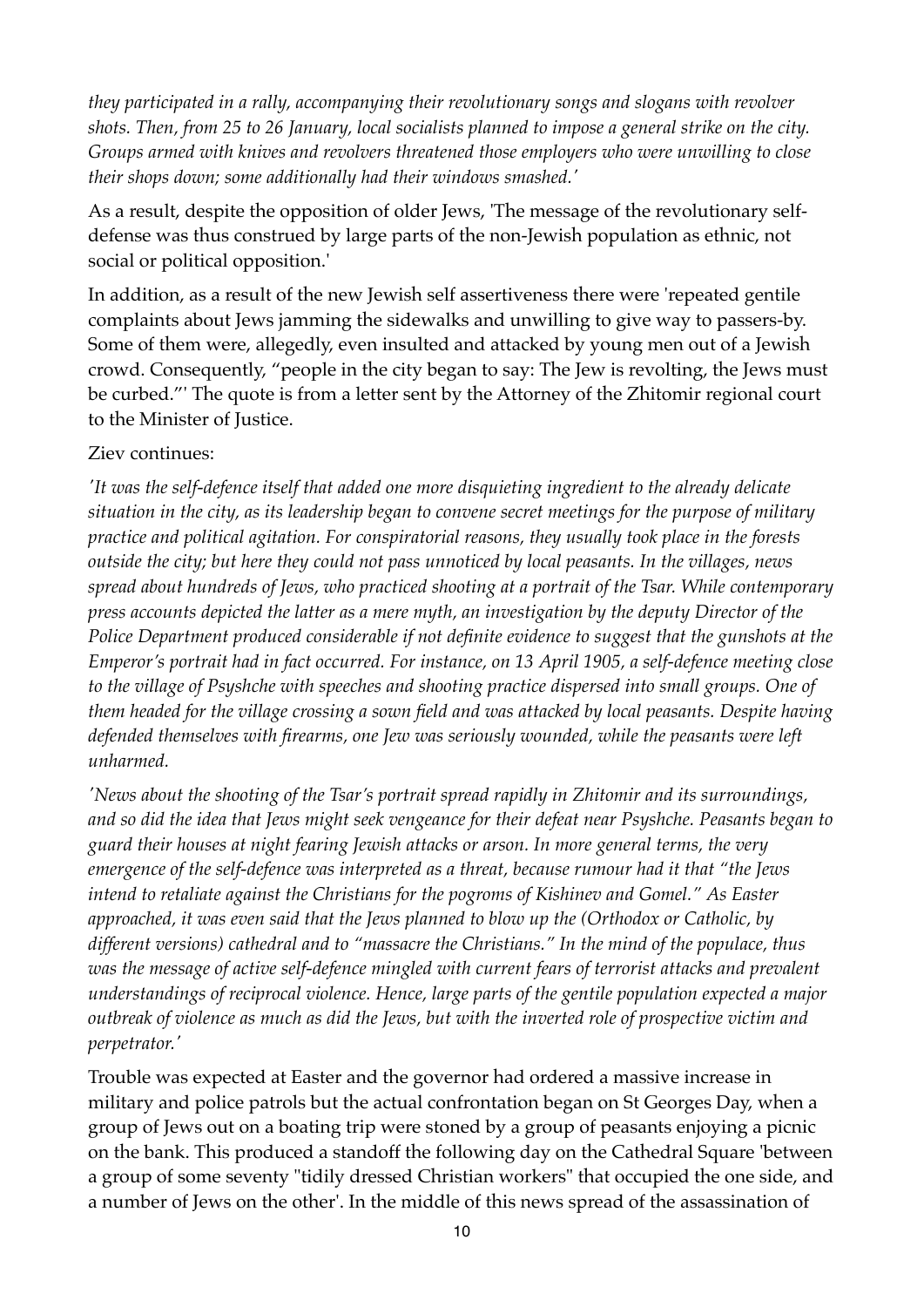the police superintendent Kuiarov, head of the first police district of the city, accused of 'excessive violence' in putting down the troubles that had followed the events of Bloody Sunday. Later accounts attribute to Kuiarov a role similar to that of Khrushevan in Kishinev of fomenting anti-Jewish sentiment in the town but Ziev finds this very doubtful. He also points out that Kuiarov was in trouble with his own superiors: 'Zhitomir's police chief stated that he was more than willing to have Kuiarov removed from office, the Governor confirming the necessity of this measure; his dismissal was imminent at the time of his assassination.' By Ziev's account the assassination had the effect of scaring the Chief of Police, Ianovitskii, into inaction, leaving the responsibility for dealing with the situation in the hands of the army which, however, was forbidden by its rules of engagement from using force without the permission of the civil authority. Ziev stresses, as did Klier writing about the nineteenth century pogroms, that in any case the Russian police were grossly undermanned and underfunded.

The Jewish group on Cathedral Square eventually broke when they realised that 'the real pogrom was not going to take place in the city centre, but in Podol. Within the "Christian" crowd, one more Jew was beaten to death before the military encircled some 50 members of the mob and took them in the police station. Yet, even as they were escorted, two pogromists managed to stab another Jew, an accidental bystander, while the convoy was interrupted by a trolley car.'

'Podol was the poor Jewish district of Zhitomir, situated along gulleys running down to the Kamenka river. A bridge connected it to the even poorer outskirt of Malevanka, inhabited predominantly by Russian old-believers<sup>10</sup>, who were notorious for their unruly and criminal behaviour.' Jews had been guarding the bridge in anticipation of trouble until the evening, when:

*'some dozens of the hooligans bypassed the bridge and crossed the river at a nearby ford to enter*  into the Podolian "rear." Taken by surprise, the Jews at the bridge panicked, and the self*defence was crushed. In the course of a few minutes at least six persons were killed and 30 wounded. The pogromists began to sack shops and houses and to smash whatever valuables could not be carried away, such as stoves and window panes. Only around 11 p.m. the state showed up in Podol in the shape of some soldiers, who by their mere presence brought the pogrom to a preliminary end.'*

But the violence resumed the next day until 'On 26 April, the Governor finally issued a conclusive firing order, military reinforcements arrived and the pogrom came to an end.'

One interesting aspect of this is that the Christians were in general armed with sticks, stones, knives, while the Jews were armed with revolvers, which they made a point of displaying prominently. Yet, according to Wiese: 'Of the 18 persons killed during the pogrom, 16 were Jews. If one adds Nikolai Blinov [a Christian who tried to intercede with the Christian mob on behalf of the Jews - PB], there remains one person killed under unclear circumstances. Nine Christians were wounded so gravely that they required treatment in one of the city's hospitals - compared to 82 Jews.' As Wiese comments

<span id="page-10-0"></span><sup>10</sup> For those who don't know, 'old believers' were Orthodox Christians who had refused to accept certain liturgical reforms introduced by the Moscow Patriarchate in the seventeenth century. Solzhenitsyn often draws attention to them as a religious minority who suffered more legal restraints than the Jews.